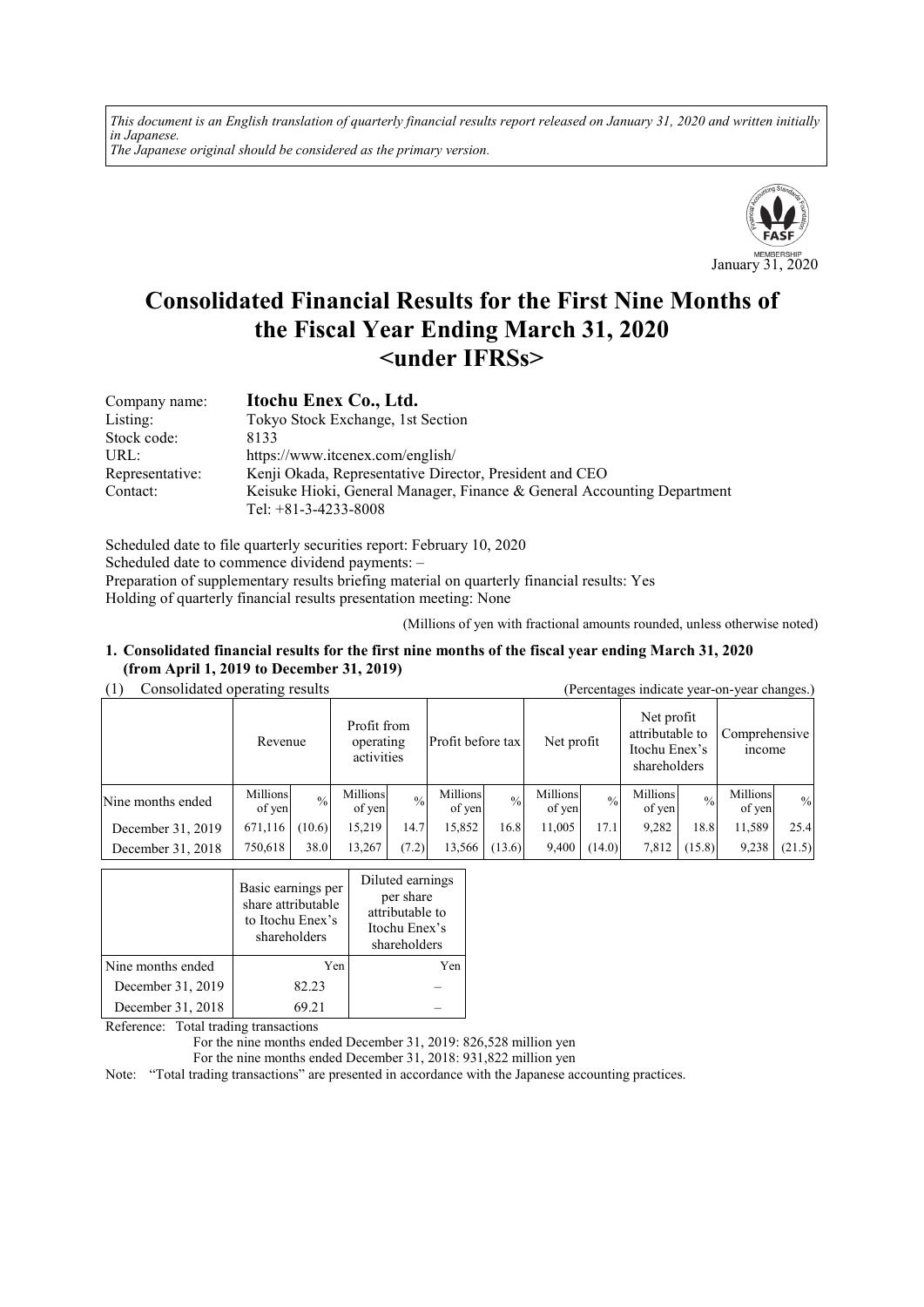# (2) Consolidated financial position

|                   | Total assets    | Total equity    | Total shareholders'<br>equity | Ratio of shareholders'<br>equity to total assets |
|-------------------|-----------------|-----------------|-------------------------------|--------------------------------------------------|
| As of             | Millions of yen | Millions of yen | Millions of yen               | $\%$                                             |
| December 31, 2019 | 408,799         | 149,363         | 126,151                       | 30.9                                             |
| March 31, 2019    | 374,373         | 144,566         | 122,290                       | 32.7                                             |

# **2. Cash dividends**

|                                                    |                                | Annual cash dividends per share |                          |                 |       |  |  |  |  |
|----------------------------------------------------|--------------------------------|---------------------------------|--------------------------|-----------------|-------|--|--|--|--|
|                                                    | First quarter-end              | Second quarter-<br>end          | Third quarter-end        | Fiscal year-end | Total |  |  |  |  |
| Fiscal year ended                                  | Yen                            | Yen                             | Yen                      | Yen             | Yen   |  |  |  |  |
| March 31, 2019                                     | —                              | 20.00                           | $\overline{\phantom{m}}$ | 22.00           | 42.00 |  |  |  |  |
| Fiscal year ending<br>March 31, 2020               | $\qquad \qquad \longleftarrow$ | 21.00                           | $\overline{\phantom{0}}$ |                 |       |  |  |  |  |
| Fiscal year ending<br>March 31, 2020<br>(Forecast) |                                |                                 |                          | 21.00           | 42.00 |  |  |  |  |

Note: Revisions to the forecasts of cash dividends most recently announced: None

### **3. Consolidated earnings forecasts for the fiscal year ending March 31, 2020 (from April 1, 2019 to March 31, 2020)**

|                                      | (Percentages indicate year-on-year changes.) |       |                                     |       |                   |       |                                                                                             |               |                                             |
|--------------------------------------|----------------------------------------------|-------|-------------------------------------|-------|-------------------|-------|---------------------------------------------------------------------------------------------|---------------|---------------------------------------------|
|                                      | Revenue                                      |       | Profit from operating<br>activities |       | Profit before tax |       | Net profit<br>attributable to Itochu attributable to<br>Enex's shareholders I Itochu Enex's |               | Basic earnings<br>per share<br>shareholders |
|                                      | Millions of yen                              |       | % Millions of yen                   |       | % Millions of yen |       | % Millions of yen                                                                           | $\frac{0}{0}$ | Yen                                         |
| Fiscal year ending<br>March 31, 2020 | 1,000,000                                    | (0.7) | 16,500                              | (7.6) | 19.200            | (1.1) | 11,800                                                                                      | 2.1           | 104.54                                      |

Note: Revisions to the consolidated earnings forecasts most recently announced: None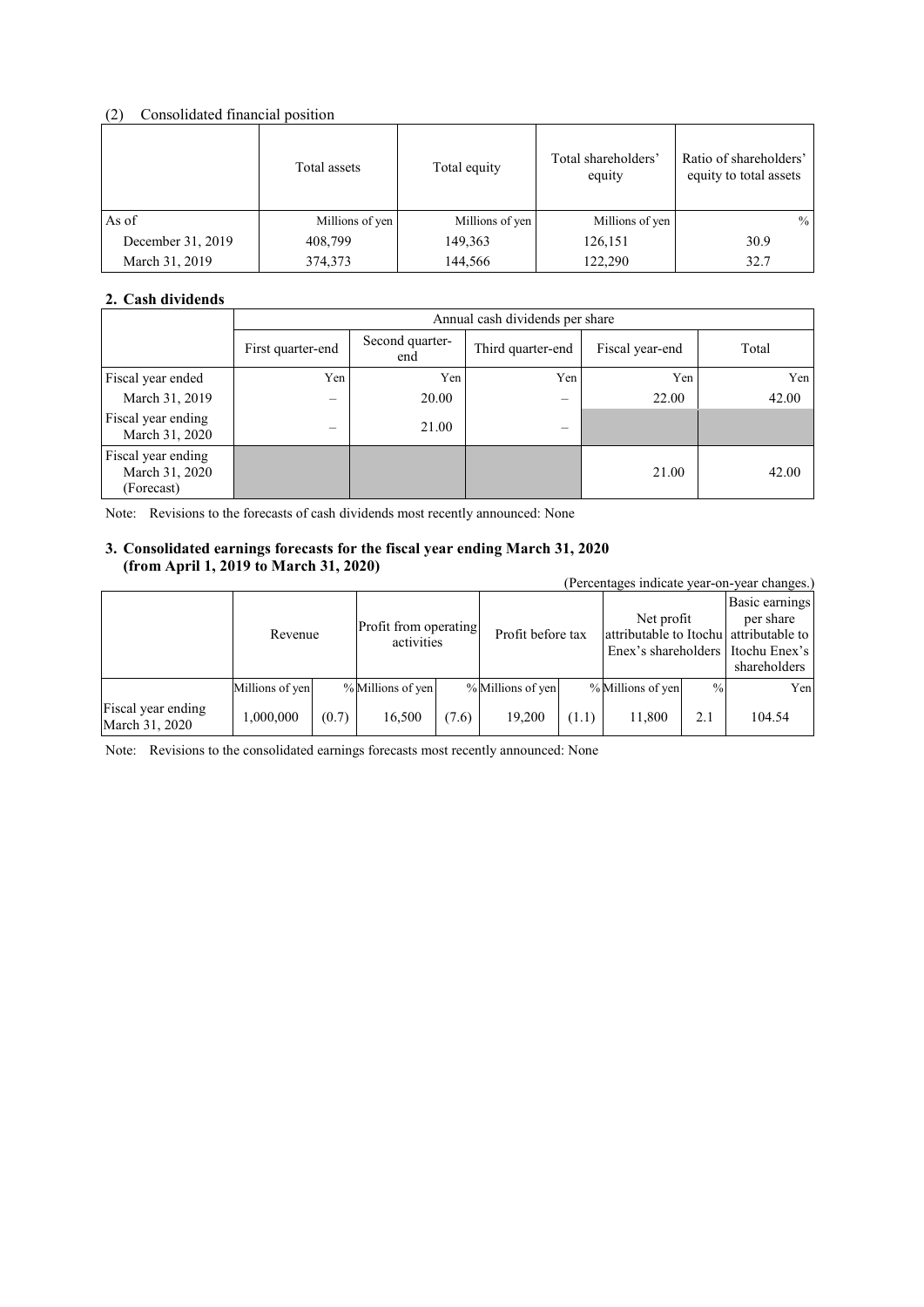#### **\* Notes**

- (1) Changes in significant subsidiaries during the period (changes in specified subsidiaries resulting in the change in scope of consolidation): None
- (2) Changes in accounting policies and changes in accounting estimates
	- a. Changes in accounting policies required by IFRSs: Yes
	- b. Changes in accounting policies other than the above: None
	- c. Changes in accounting estimates: None
	- (Note) For details, please refer to "2. Condensed Quarterly Consolidated Financial Statements and Significant Notes Thereto, (6) Changes in Accounting Policies" on page 14 of the attached materials.
- (3) Number of issued shares (common stock)
	- a. Total number of issued shares at end of period (including treasury stock)

| As of December $31, 2019$ | 116,881,106 shares |
|---------------------------|--------------------|
| As of March 31, 2019      | 116,881,106 shares |

#### b. Number of treasury stock at end of period

| As of December $31, 2019$ | 4,000,476 shares |
|---------------------------|------------------|
| As of March $31, 2019$    | 4,002,462 shares |

c. Average number of outstanding shares during period (cumulative from the beginning of the fiscal year)

| For the nine months ended December 31, 2019 | 112,879,808 shares |
|---------------------------------------------|--------------------|
| For the nine months ended December 31, 2018 | 112,878,888 shares |

- \* Quarterly financial results reports are exempt from quarterly review conducted by certified public accountants or an audit corporation.
- \* Proper use of earnings forecasts, and other special notes

(Caution regarding forward-looking statements and others)

The forecasts and other forward-looking statements in this report are based on information currently available to the Company and on certain assumptions deemed to be reasonable by the Company. Actual business and other results may significantly differ from these forecasts due to various factors.

Please refer to "1. Qualitative Information Regarding Results for the First Nine Months, (3) Explanation of Consolidated Earnings Forecasts and Other Forward-Looking Statements" on page 6 of the attached materials for the suppositions that form the assumptions for earnings forecasts and cautions concerning the use thereof.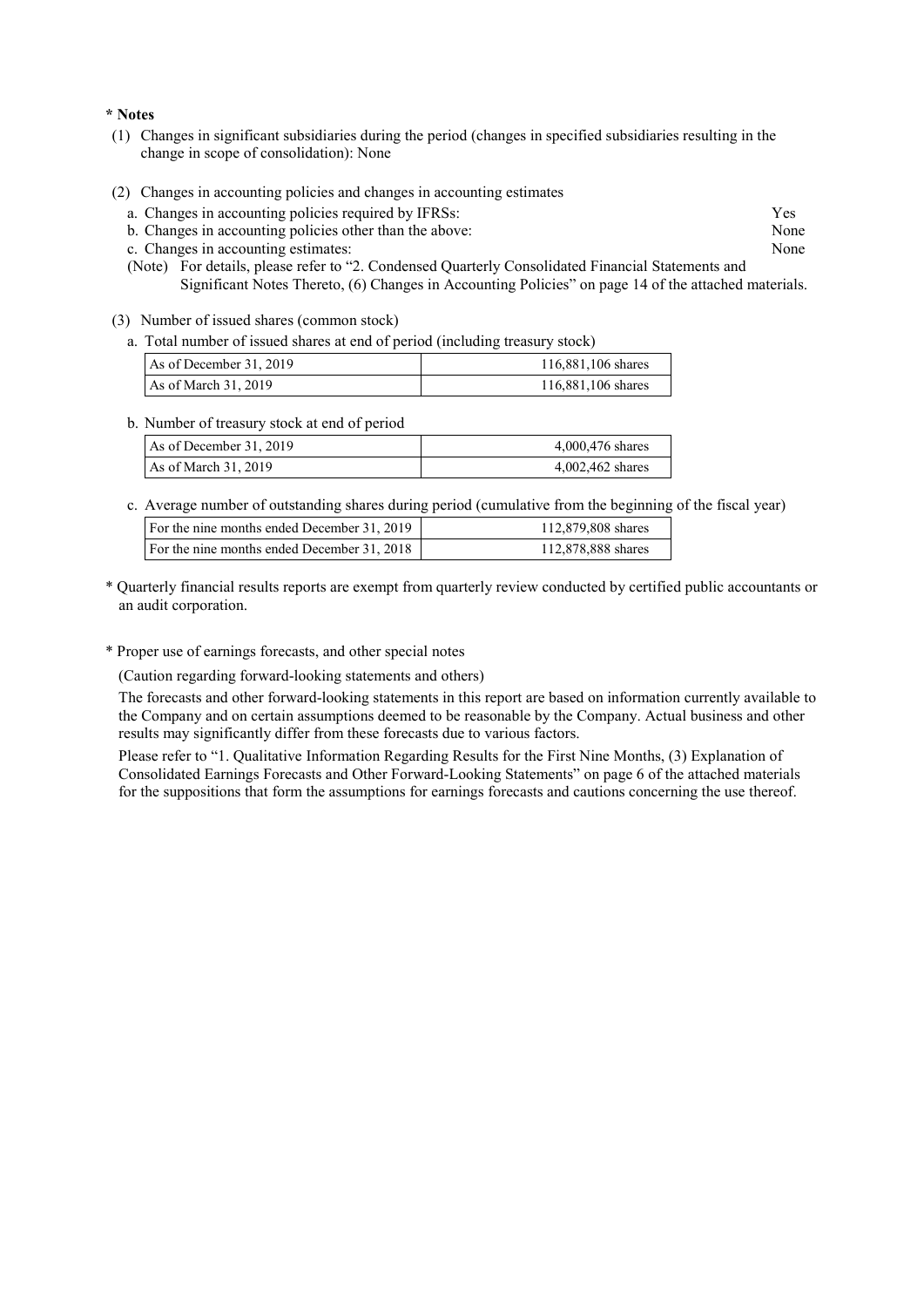**Contents of Attached Materials** 

| (3) Explanation of Consolidated Earnings Forecasts and Other Forward-Looking Statements |  |
|-----------------------------------------------------------------------------------------|--|
| 2. Condensed Quarterly Consolidated Financial Statements and Significant Notes Thereto7 |  |
|                                                                                         |  |
|                                                                                         |  |
|                                                                                         |  |
|                                                                                         |  |
|                                                                                         |  |
|                                                                                         |  |
|                                                                                         |  |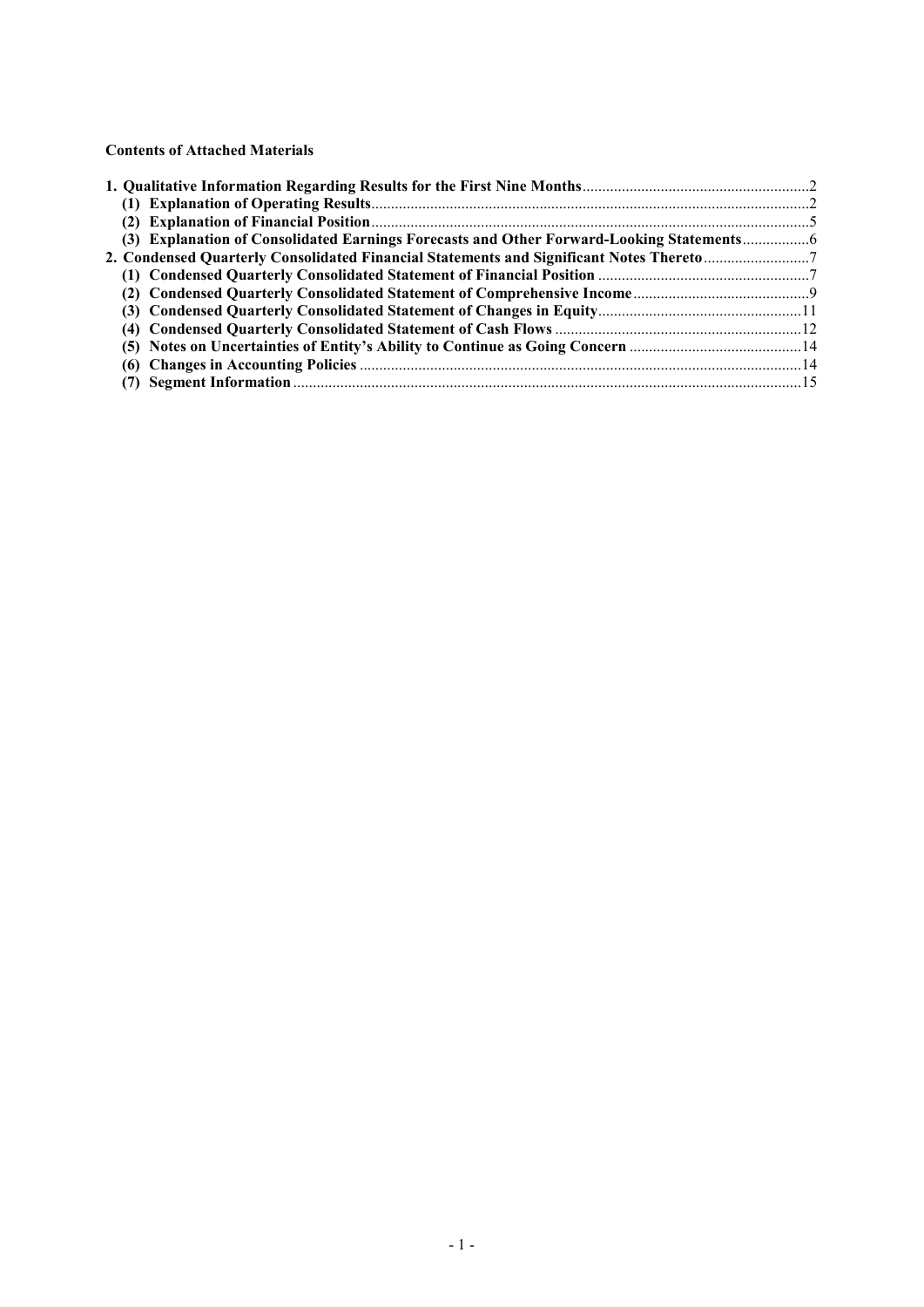# **1. Qualitative Information Regarding Results for the First Nine Months**

# **(1) Explanation of Operating Results**

The Group has adopted IFRS 16 "Leases" (issued in January 2016; hereinafter, "IFRS 16") from the first quarter ended June 30, 2019. For the details of the impact of the adoption of IFRS 16, please refer to "2. Condensed Quarterly Consolidated Financial Statements and Significant Notes Thereto, (6) Changes in Accounting Policies."

1) Results of operations

During the nine months ended December 31, 2019, the tone of the Japanese economy was one of moderate recovery. However, the outlook for the global economy remained uncertain due to uncertainties in overseas economies and geopolitical risk in the Middle Eastern regions.

In addition, Japan's energy industry has been encountering drastically changing circumstances, particularly with respect to consolidation of major oil companies, market entry by companies from other industries as a result of Japan having fully liberalized retail power and city gas sales, alliances forged across industry lines, and mounting worldwide awareness of climate change.

In this environment, the Itochu Enex Group announced its two-year medium-term business plan "Moving 2020 Horizons" in April 2019, and has been advancing its business based on the following basic policies:

Overview of medium-term business plan

1. Name of the plan: Moving 2020 Horizons



2. Period: Two years (FY2019 to FY2020)

3. Basic policy: Promotion of Growth Strategies

- (1) Maintaining and deepening the revenue base: Create Group synergy and further cultivate customer base.
- (2) Making inroads overseas and in peripheral fields: Proactively invest in overseas businesses and promote M&A of peripheral businesses.
- (3) Creating new businesses: Promote environmental businesses and so on.

*Evolution of the Organizational Base*

- (1) Strengthening Group management: Advance consolidated management and construct effective governance management structures.
- (2) Human resource strategies for growth: Promote diversity and nurture global human resources.
- (3) Promoting innovation: Pursue more efficient operations in existing business and promote digital solutions.

# 4. Quantitative plan (FY2020):

- (1) Net profit attributable to Itochu Enex's shareholders: ¥12.5 billion
- (2) ROE: 9.0% or above
- (3) Dividend payout ratio: 40% or above
- (4) Planned investment (2-year total): ¥60.0 billion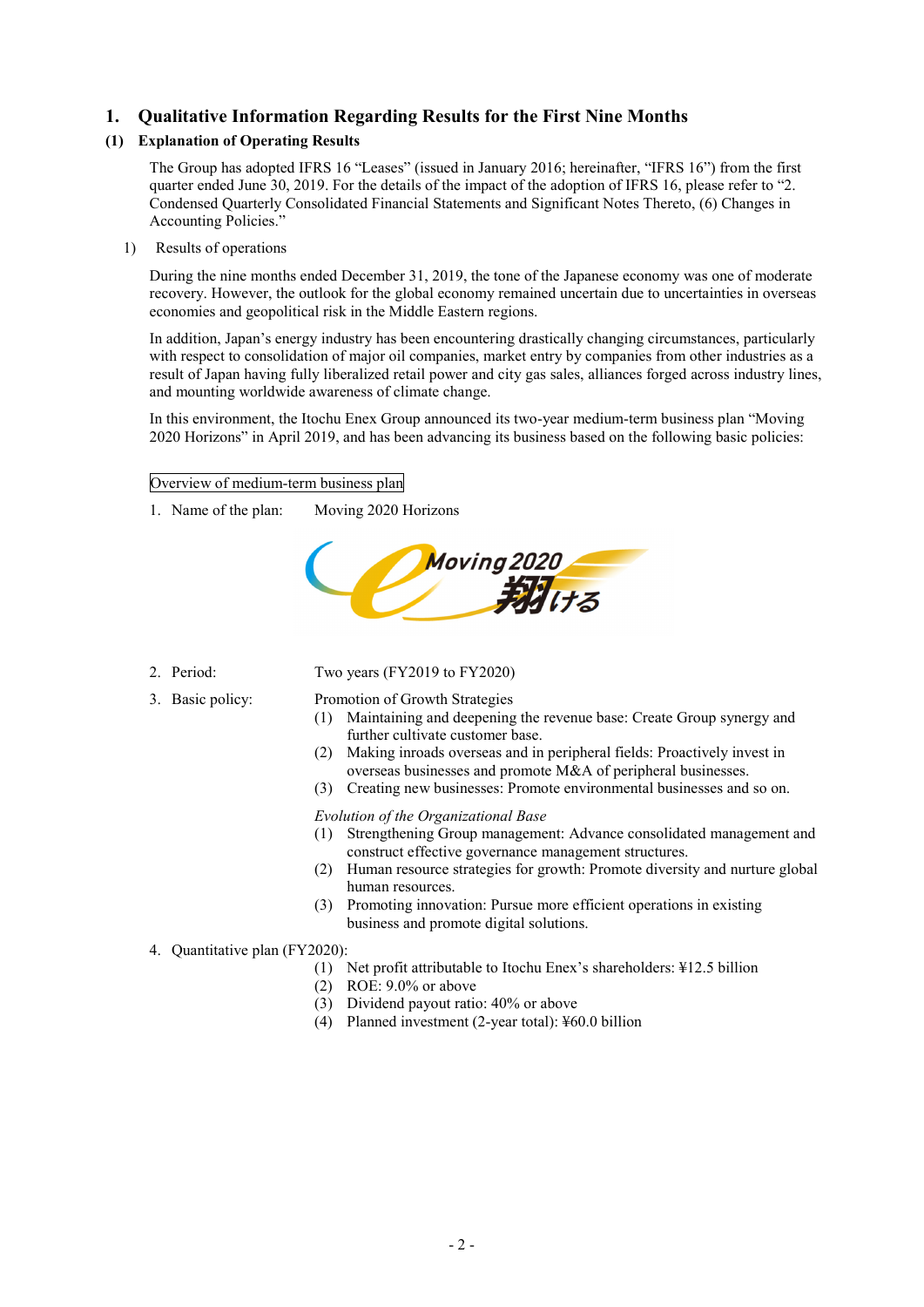The operating results for the nine months ended December 31, 2019 are as follows.

Revenue was ¥671,116 million (down 10.6% year on year), due mainly to the impact resulting from the decrease in sales volumes of domestic petroleum products and declining sales prices caused by a fall in the crude oil prices.

Profit from operating activities was ¥15,219 million (up 14.7% year on year), and net profit attributable to Itochu Enex's shareholders was ¥9,282 million (up 18.8% year on year), a new record high. This was mainly due to increased profit margins in the electric power business of the Power & Utility Division.

#### 2) Results of operations by segment

Results of operations by segment are as follows. Following the reorganization of the Group carried out on April 1, 2019, the Mobility Life Department was included in the Life & Industrial Energy Division. In line with this, the classification of reportable segments has been changed to the Home-Life Division, Life  $\&$ Industrial Energy Division and Power & Utility Division from the first quarter ended June 30, 2019.

In addition, following the reorganization of the Group carried out on October 1, 2019, the Life & Industrial Energy Division was reorganized into two divisions: the Car-Life Division and Industrial Business Division. In line with this, the classification of reportable segments has been changed to the Home-Life Division, Car-Life Division, Industrial Business Division and Power & Utility Division from the third quarter ended December 31, 2019.

For that reason, the year-on-year comparisons have been recalculated based on the reportable segments as they exist after the reorganization.

#### **Home-Life Division**

In the Home-Life Division during the nine months ended December 31, 2019, the number of customers under direct LP gas supply contracts increased by 1,000 to approximately 552,000, compared with the end of the previous fiscal year.

Regarding sales of electricity for households, the division promoted the expansion of the customer base by focusing mainly on sales of combined LP gas and electricity supply packages. As a result, the number of supply contracts increased by around 14,000 for a total of approximately 95,000, compared with the end of the previous fiscal year.

In the industrial gas sales business and container inspection business, sales volumes posted year-on-year declines due to the decrease in the sales volume of hydrogen associated with a decline in the export of electronic components, and the lower sales of carbonic acid gas caused by market conditions.

As a result of these activities, the operating results for the nine months ended December 31, 2019 are as follows.

Revenue was ¥60,037 million (down 9.7% year on year), due mainly to the declining sales price caused by a fall in the import price and the decrease in the sales volume of LP gas.

Profit from operating activities was ¥1,204 million (down 41.3% year on year). Net profit attributable to Itochu Enex's shareholders was ¥804 million (down 36.6% year on year). This was due mainly to the impact of inventories in relation to a fall in the LP gas import price.

#### **Car-Life Division**

Looking at the Car-Life Division during the nine months ended December 31, 2019, in the Car-Life Stations  $(CS)^*$ <sup>1</sup> business, the number of the CS was 1,734, a decrease of 32 from the end of the previous fiscal period. Sales volumes of petroleum products decreased year on year, reflecting a decrease in the number of CS, increasing fuel efficiency of vehicles, the impact of a warm winter, and a decrease in demand-and-supply transactions. The retail market for petroleum products continued to see robust sales.

In the automotive business, our car dealer business subsidiary OSAKA CAR LIFE GROUP CO., LTD. experienced a year-on-year decline in sales volume in reaction to the consumption tax hike.

As a result of these activities, the operating results for the nine months ended December 31, 2019 are as follows.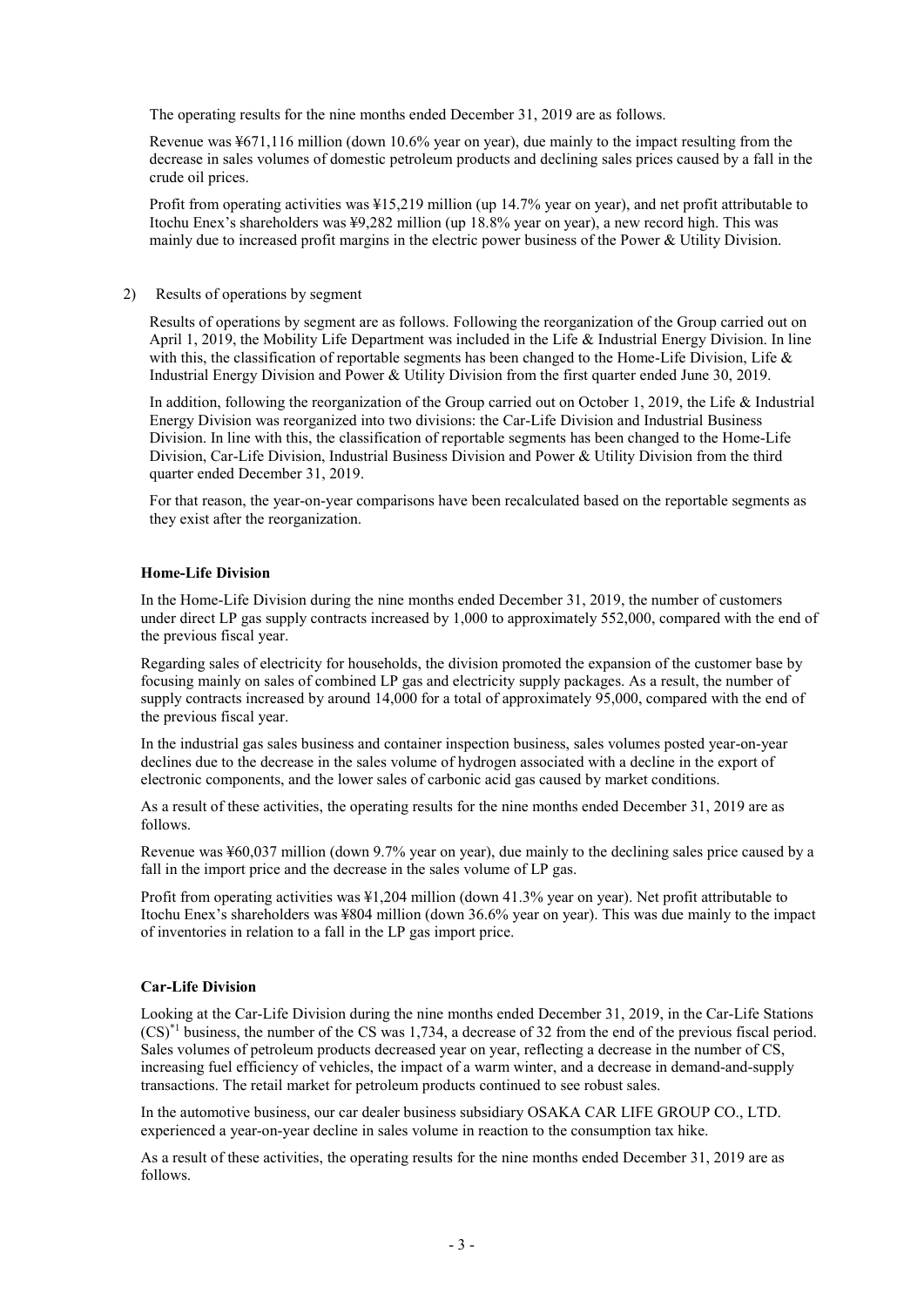Revenue was ¥410,856 million (down 11.8% year on year), due mainly to a decrease in sales volume of domestic petroleum products and declining sales prices caused by a fall in the crude oil prices.

Profit from operating activities was ¥6,438 million (up 0.8% year on year). Net profit attributable to Itochu Enex's shareholders was ¥3,540 million (down 3.8% year on year). This was mainly attributable to an increase in profit margins on new car sales and increased profits from service revenue in the car dealer business, along with inclusion of certain expenses previously accounted as selling, general and administrative expenses within financial costs following the application of IFRS 16, despite a decrease in sales volume of petroleum products in Japan.

\*1 Car-Life Stations: Car-Life Stations are service stations offering multiple services provided by the Company.

#### **Industrial Business Division**

Looking at the Industrial Business Division during the nine months ended December 31, 2019, in the industrial petroleum product sales business, sales volumes decreased year on year, mainly due to the impact of a decline in domestic demand for petroleum products driven by a transition to low-carbon energy.

In the asphalt sales business, sales were steady, and sales volumes rose year on year.

In the marine fuel sales business, as a result of expanding transactions including starting to supply new shipping routes, domestic sales volumes rose year on year.

As a result of these activities, the operating results for the nine months ended December 31, 2019 are as follows.

Revenue was ¥128,856 million (down 14.3% year on year), due mainly to a decrease in sales volume of industrial petroleum products and declining sales prices caused by a fall in the crude oil prices.

Profit from operating activities was ¥1,866 million (down 5.4% year on year). Net profit attributable to Itochu Enex's shareholders was ¥1,299 million (down 5.6% year on year), due mainly to a decrease in sales volume of industrial petroleum products.

#### **Power & Utility Division**

Looking at the Power & Utility Division during the nine months ended December 31, 2019, in the electric power business, retail electricity sales volumes decreased year on year due to a downturn in large, highvoltage power contracts for business users, despite an increase in volume of low-voltage power sales to households.

In the heat supply business<sup>\*2</sup>, lower temperatures than in the same period of the previous fiscal year led to a year-on-year decrease in demand for heat.

As a result of these activities, the operating results for the nine months ended December 31, 2019 are as follows.

Revenue was ¥71,367 million (up 5.3% year on year), due mainly to an increase in retail sales volume of low-voltage power in the electric power business.

Profit from operating activities was ¥5,221 million (up 148.4% year on year). Net profit attributable to Itochu Enex's shareholders was ¥3,368 million (up 236.8% year on year). This was mainly due to an increase in profit margins in the electric power business with a stable wholesale electricity market.

\*2 Heat supply business: The heat supply business supplies cold and hot water for air conditioning to multiple office buildings and other buildings from a heat source plant using pipes.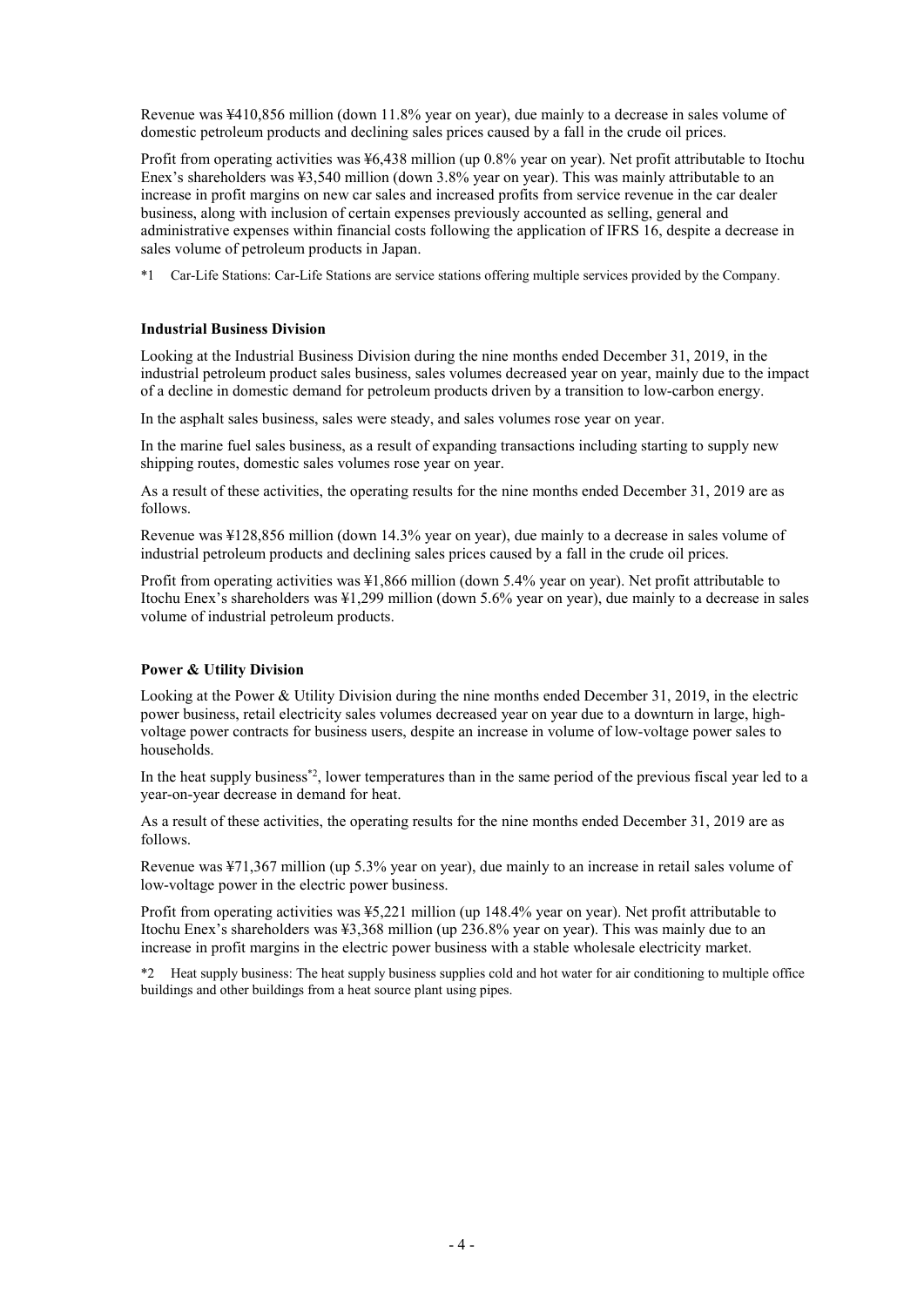### **(2) Explanation of Financial Position**

### **Assets, liabilities and equity**

Total assets amounted to ¥408,799 million as of December 31, 2019, an increase of ¥34,426 million from March 31, 2019. This increase mainly reflected an increase in property, plant and equipment of ¥41,453 million with the application of IFRS 16. Total liabilities amounted to ¥259,436 million, an increase of ¥29,629 million from March 31, 2019, mainly due to an increase in lease liabilities of ¥50,207 million with the application of IFRS 16. Total equity totaled ¥149,363 million, an increase of ¥4,797 million from March 31, 2019, due to factors including an increase of ¥9,282 million from net profit attributable to Itochu Enex's shareholders, a decrease of ¥5,278 million by payment of cash dividends and a decrease of ¥1,535 million with the application of IFRS 16.

### **Cash flows**

The group has set goals in FY 2020 of net profit attributable to Itochu Enex's shareholders of ¥12.5 billion and ROE of 9.0% or above. Using the cash flow generated from our core businesses, we are proactively investing in new businesses. Going forward, while further evolving group management and creating a balanced asset portfolio, we will build a system that can create synergies among our businesses.

 $\alpha$  and  $\beta$ 

|                                                                 |                                        |                                        | (Millions of yen) |
|-----------------------------------------------------------------|----------------------------------------|----------------------------------------|-------------------|
|                                                                 | Nine months ended<br>December 31, 2018 | Nine months ended<br>December 31, 2019 | Change            |
| Cash flows from operating activities                            | 9,715                                  | 16,104                                 | 6,389             |
| Cash flows from investing activities                            | (3,490)                                | (1,010)                                | 2,480             |
| [Free cash flows]                                               | [6, 225]                               | [15,094]                               | [8,869]           |
| Cash flows from financing activities                            | (7,522)                                | (17, 854)                              | (10, 332)         |
| Net increase in cash and cash equivalents                       | (1,297)                                | (2,760)                                | (1, 463)          |
| Effect of exchange rate changes on cash and cash<br>equivalents | 10                                     | 1                                      | (9)               |
| Cash and cash equivalents at the end of the<br>period           | 21,286                                 | 15,966                                 | (5,320)           |

Cash and cash equivalents (net cash) totaled ¥15,966 million as of December 31, 2019, down ¥2,759 million from March 31, 2019.

#### *Cash flows from operating activities*

|                                       |                                        |                                        | (Millions of yen) |
|---------------------------------------|----------------------------------------|----------------------------------------|-------------------|
|                                       | Nine months ended<br>December 31, 2018 | Nine months ended<br>December 31, 2019 | Change            |
| Cash flows from operating activities  | 9,715                                  | 16,104                                 | 6,389             |
| Changes in working capital and others | (5,261)                                | (10, 495)                              | (5,234)           |
| Real operating cash flow*             | 14,976                                 | 26,599                                 | 11,623            |

\*Real operating cash flow excludes working capital, etc. from cash flows from operating activities.

Operating activities provided net cash of ¥16,104 million. Major items included profit before tax of ¥15,852 million, depreciation and amortization of ¥14,631 million, and an increase in funds required for trading of ¥5,937 million. Net cash provided increased ¥6,389 million year on year. Moreover, real operating cash flow also increased year on year, even after excluding special factors such as an increase of ¥6,543 million due to the application of IFRS16 and income taxes refund of ¥2,533 million.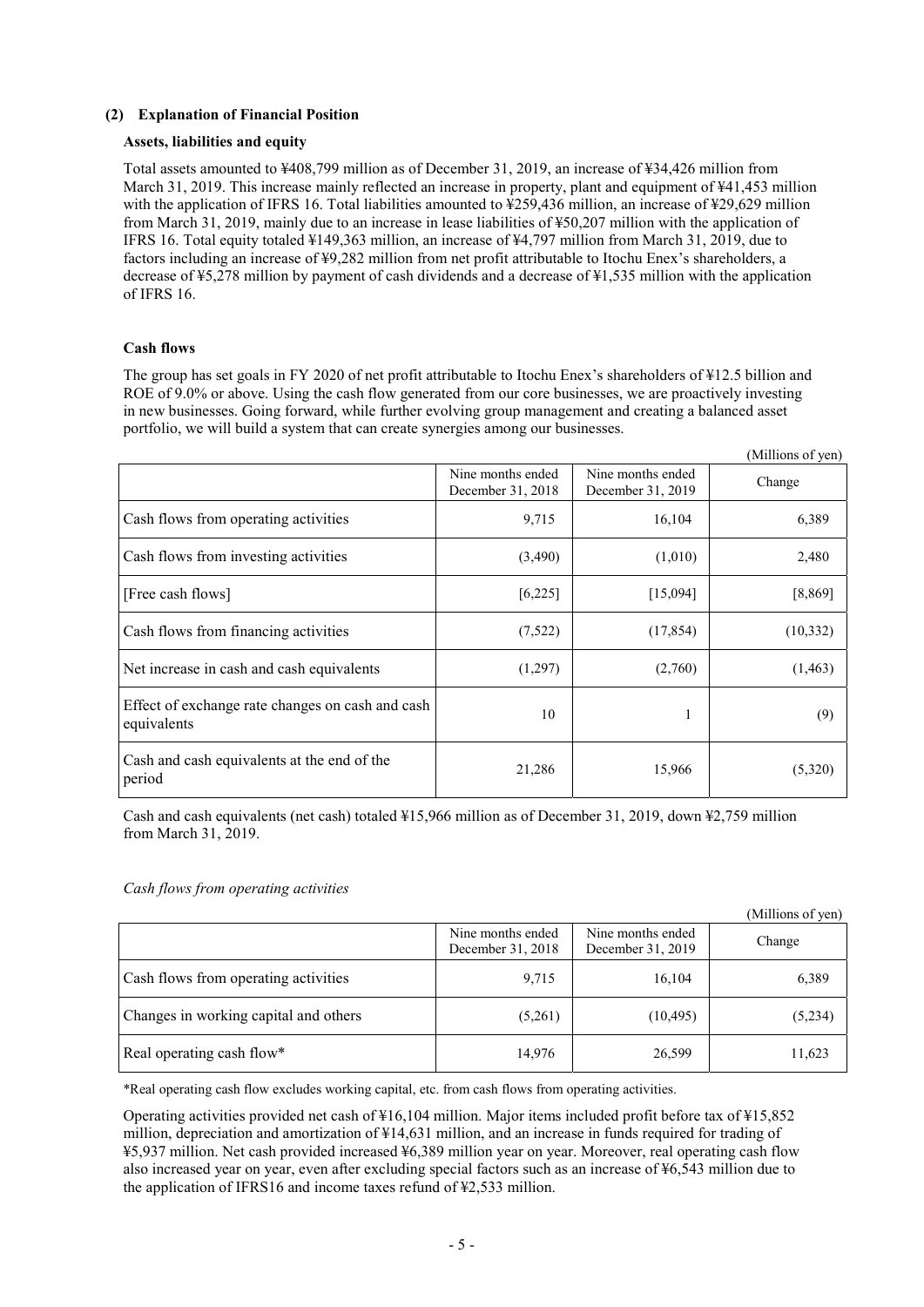#### *Cash flows from investing activities*

The Group has always made investments with an awareness of capital efficiency based on our investment strategy. In the two years from FY2019 to FY2020, we are planning investments of ¥20,000 million in maintaining and deepening our important revenue base that generates cash flow, as well as ¥40,000 million in overseas and peripheral fields and new businesses centered on the Power & Utility Division. Proactively investing the cash flow generated from our core businesses in new businesses has resulted in ¥1,010 million in funds used for investing activities. Cash used included purchase of investments accounted for by the equity method of ¥2,750 million, mainly in the Power & Utility Division, acquisition of subsidiaries of ¥5,566 million, and payments for purchase of property, plant and equipment and investment property of ¥8,666 million. Meanwhile, cash provided included proceeds from sales of subsidiaries of ¥2,905 million and decrease in deposits paid of ¥10,000 million. Net cash used decreased ¥2,480 million year on year.

#### *Cash flows from financing activities*

The Group aims to streamline Group-wide financing activities to enhance our corporate value. Enhancing Group-wide financial management through the introduction of our Group Financial System\* resulted in ¥17,854 million in funds used for financing activities. Major items included repayments of bonds and borrowings of ¥6,480 million, repayments of lease liabilities of ¥8,078 million, and cash dividends paid of ¥5,278 million. Net cash used increased ¥10,332 million year on year.

\*The Group Financial System streamlines fund management and procurement costs by sharing funds within the Group.

#### **(3) Explanation of Consolidated Earnings Forecasts and Other Forward-Looking Statements**

Although operating performance could be affected by various factors, including crude oil prices, market conditions, changes in the weather, and the Japanese government's energy policy, we have not revised our fullyear consolidated earnings forecasts announced on April 26, 2019.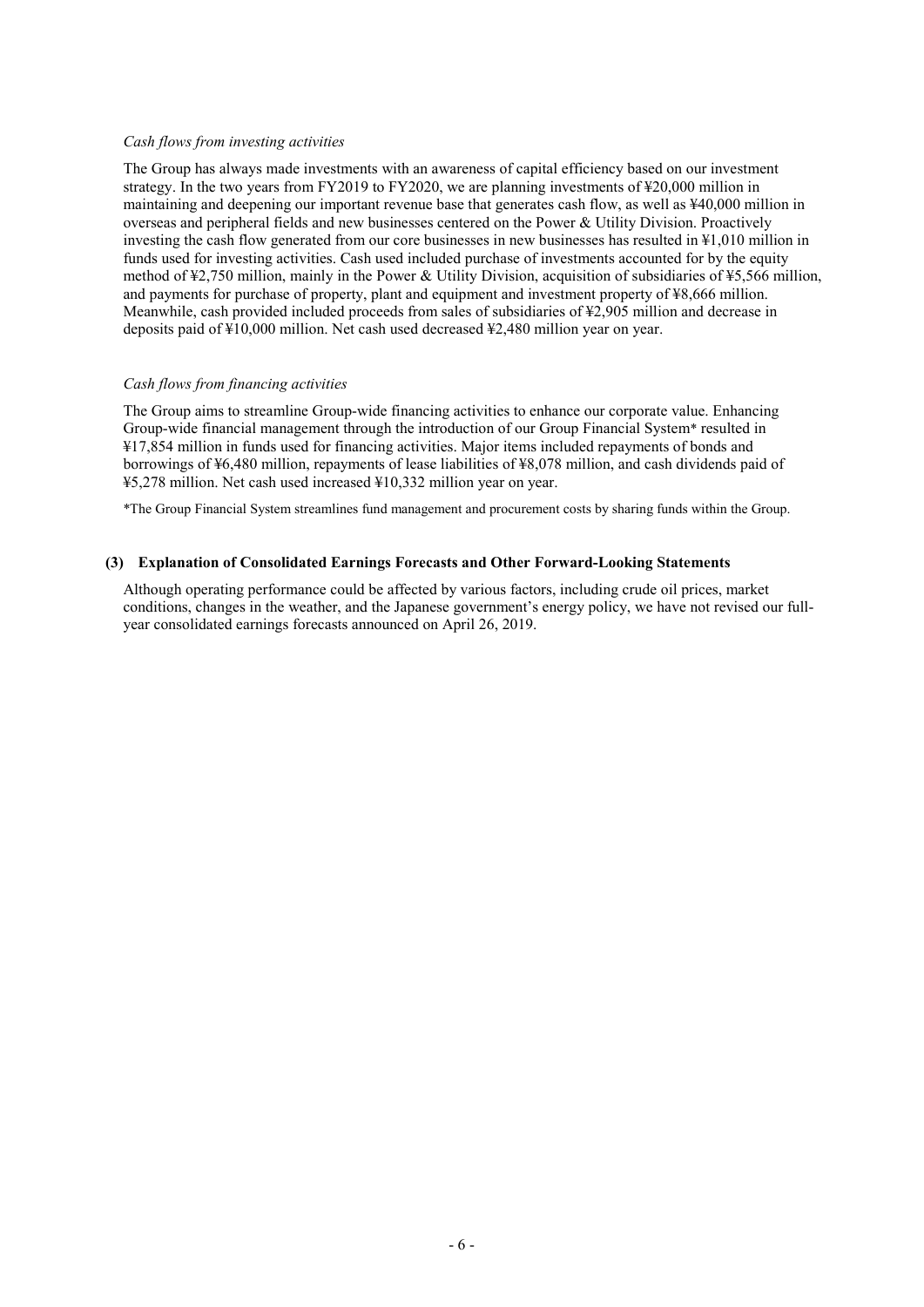# **2. Condensed Quarterly Consolidated Financial Statements and Significant Notes Thereto**

|                                                     |                | (Millions of yen) |
|-----------------------------------------------------|----------------|-------------------|
|                                                     | As of          | As of             |
|                                                     | March 31, 2019 | December 31, 2019 |
| <b>ASSETS</b>                                       |                |                   |
| Current assets                                      |                |                   |
| Cash and cash equivalents                           | 18,725         | 15,966            |
| Trade receivables                                   | 106,165        | 108,047           |
| Other current financial assets                      | 36,034         | 27,799            |
| Inventories                                         | 33,053         | 26,628            |
| Income taxes receivable                             | 2,533          | 507               |
| Trade advances paid                                 | 111            | 95                |
| Other current assets                                | 3,154          | 3,761             |
| Total current assets                                | 199,775        | 182,803           |
| Non-current assets                                  |                |                   |
| Investments accounted for by the equity method      | 29,441         | 36,256            |
| Other investments                                   | 4,186          | 4,416             |
| Non-current financial assets other than investments | 11,292         | 12,001            |
| Property, plant and equipment                       | 87,599         | 129,052           |
| Investment property                                 | 9,819          | 12,713            |
| Goodwill                                            | 521            | 521               |
| Intangible assets                                   | 20,091         | 20,027            |
| Deferred tax assets                                 | 9,913          | 9,191             |
| Other non-current assets                            | 1,736          | 1,819             |
| Total non-current assets                            | 174,598        | 225,996           |
| Total assets                                        | 374,373        | 408,799           |

**(1) Condensed Quarterly Consolidated Statement of Financial Position**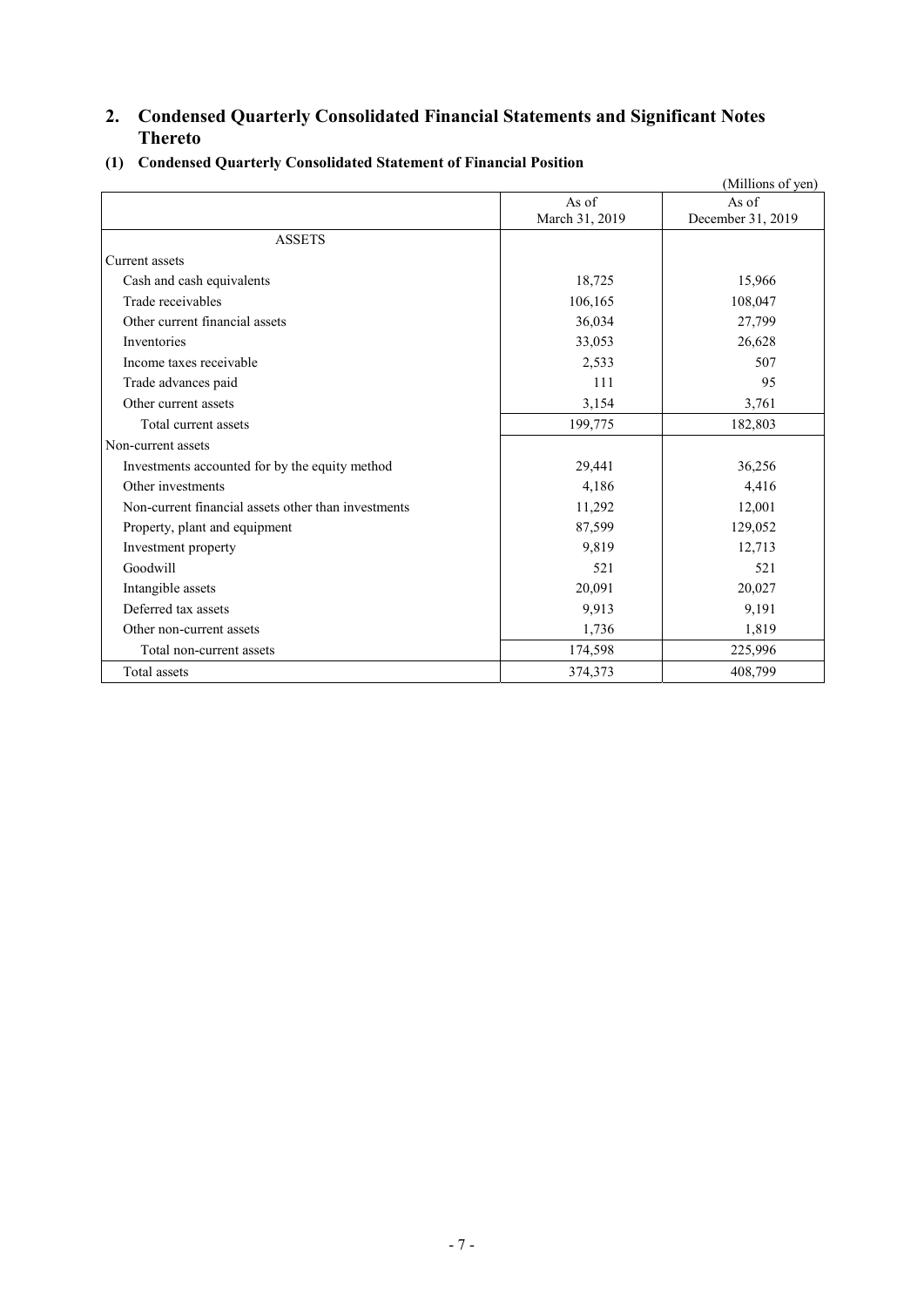|                                               |                         | (Millions of yen)          |
|-----------------------------------------------|-------------------------|----------------------------|
|                                               | As of<br>March 31, 2019 | As of<br>December 31, 2019 |
| <b>LIABILITIES AND EQUITY</b>                 |                         |                            |
| <b>Current liabilities</b>                    |                         |                            |
| Short-term bonds and borrowings               | 11,217                  | 10,956                     |
| Trade payables                                | 121,677                 | 111,212                    |
| Lease liabilities                             |                         | 9,300                      |
| Other current financial liabilities           | 7,905                   | 6,644                      |
| Income taxes payable                          | 3,193                   | 2,052                      |
| Advances from customers                       | 9,651                   | 7,805                      |
| Other current liabilities                     | 11,820                  | 8,728                      |
| Total current liabilities                     | 165,463                 | 156,697                    |
| Non-current liabilities                       |                         |                            |
| Non-current bonds and borrowings              | 22,893                  | 18,651                     |
| Lease liabilities                             |                         | 52,048                     |
| Other non-current financial liabilities       | 23,531                  | 14,086                     |
| Non-current liabilities for employee benefits | 9,936                   | 10,118                     |
| Deferred tax liabilities                      | 2,287                   | 2,378                      |
| Provisions                                    | 5,462                   | 5,260                      |
| Other non-current liabilities                 | 235                     | 198                        |
| Total non-current liabilities                 | 64,344                  | 102,739                    |
| <b>Total liabilities</b>                      | 229,807                 | 259,436                    |
| Equity                                        |                         |                            |
| Common stock                                  | 19,878                  | 19,878                     |
| Capital surplus                               | 18,922                  | 18,919                     |
| Retained earnings                             | 86,769                  | 90,028                     |
| Other components of equity                    | (1,406)                 | (804)                      |
| Treasury stock                                | (1,873)                 | (1,870)                    |
| Total shareholders' equity                    | 122,290                 | 126,151                    |
| Non-controlling interests                     | 22,276                  | 23,212                     |
| Total equity                                  | 144,566                 | 149,363                    |
| Total liabilities and equity                  | 374,373                 | 408,799                    |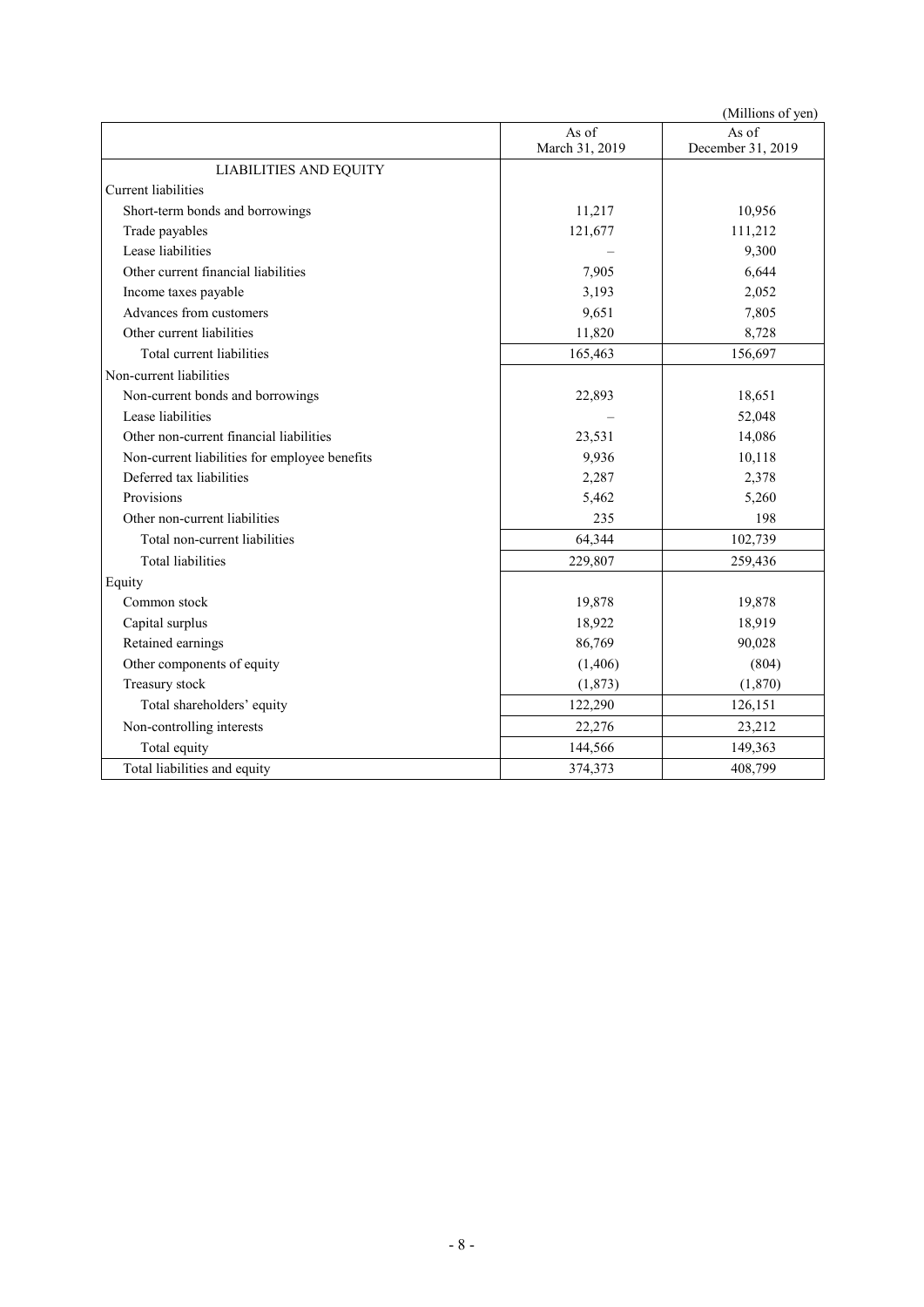# **(2) Condensed Quarterly Consolidated Statement of Comprehensive Income**

|                                                                    |                                        | (Millions of yen)                      |
|--------------------------------------------------------------------|----------------------------------------|----------------------------------------|
|                                                                    | Nine months ended<br>December 31, 2018 | Nine months ended<br>December 31, 2019 |
| Revenue                                                            | 750,618                                | 671,116                                |
| Cost of sales                                                      | (688, 451)                             | (607, 427)                             |
| Gross profit                                                       | 62,167                                 | 63,689                                 |
| Other income and expense                                           |                                        |                                        |
| Selling, general and administrative expenses                       | (49,059)                               | (49, 884)                              |
| Profit (loss) from tangible assets, intangible assets and goodwill | (331)                                  | 1                                      |
| Other $-$ net                                                      | 490                                    | 1,413                                  |
| Total other income and expense                                     | (48,900)                               | (48, 470)                              |
| Profit from operating activities                                   | 13,267                                 | 15,219                                 |
| Financial income and costs                                         |                                        |                                        |
| Interest income                                                    | 43                                     | 43                                     |
| Dividends received                                                 | 64                                     | 94                                     |
| Interest expense                                                   | (665)                                  | (839)                                  |
| Other financial income and costs – net                             | (46)                                   | (33)                                   |
| Total financial income and costs                                   | (604)                                  | (735)                                  |
| Share of profit of investments accounted for by the equity method  | 903                                    | 1,368                                  |
| Profit before tax                                                  | 13,566                                 | 15,852                                 |
| Income tax expense                                                 | (4,166)                                | (4, 847)                               |
| Net profit                                                         | 9,400                                  | 11,005                                 |
| Net profit attributable to:                                        |                                        |                                        |
| Net profit attributable to Itochu Enex's shareholders              | 7,812                                  | 9,282                                  |
| Net profit attributable to non-controlling interests               | 1,588                                  | 1,723                                  |
| Total                                                              | 9,400                                  | 11,005                                 |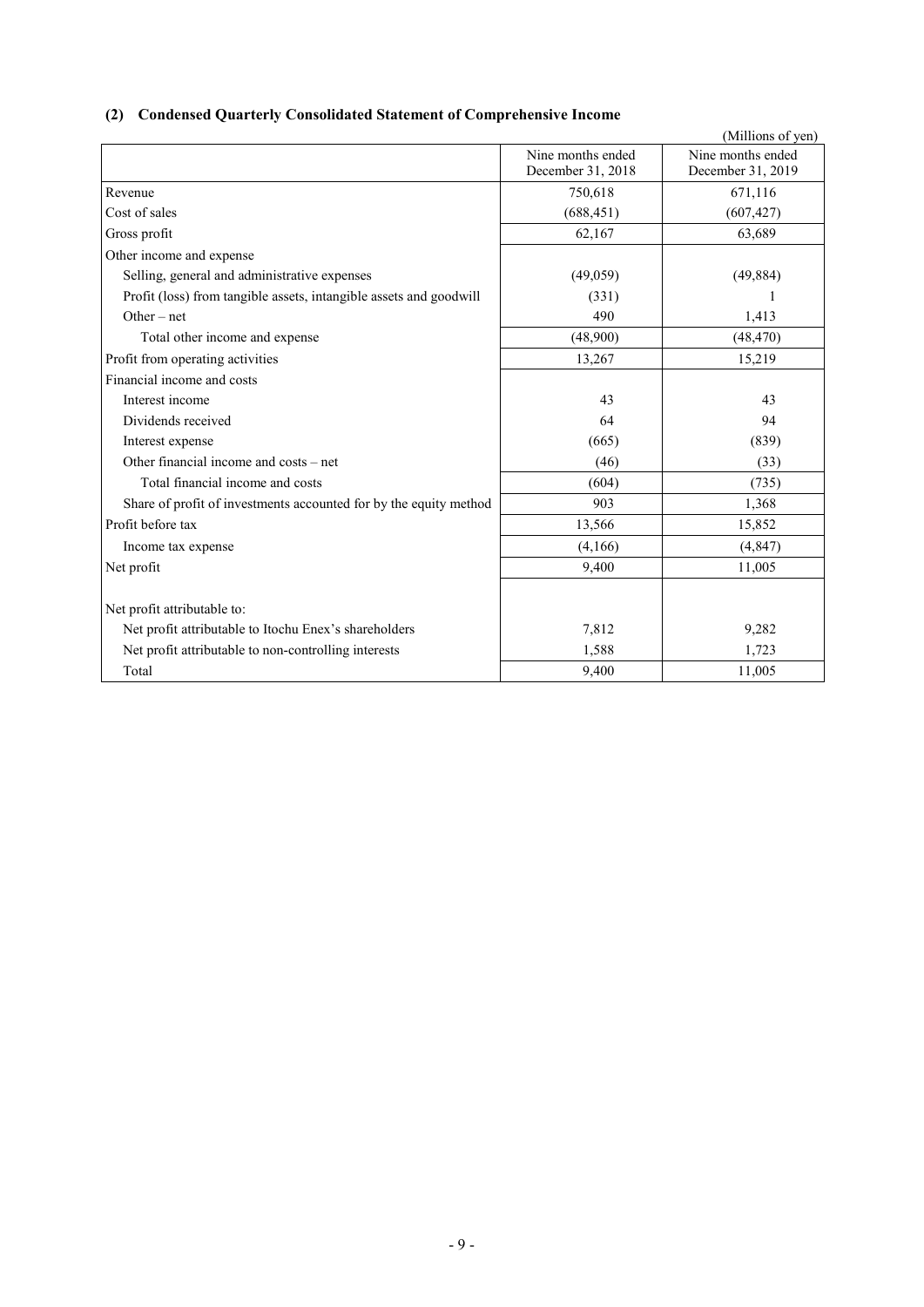|                                                                                 |                                        | (Millions of yen)                      |
|---------------------------------------------------------------------------------|----------------------------------------|----------------------------------------|
|                                                                                 | Nine months ended<br>December 31, 2018 | Nine months ended<br>December 31, 2019 |
| Other comprehensive income, net of tax effect                                   |                                        |                                        |
| Items that will not be reclassified to profit or loss                           |                                        |                                        |
| <b>FVTOCI</b> financial assets                                                  | (25)                                   | 212                                    |
| Other comprehensive income of investments accounted for by the<br>equity method | (58)                                   | 45                                     |
| Items that may be reclassified to profit or loss                                |                                        |                                        |
| Exchange differences on translating foreign operations                          | (8)                                    | 1                                      |
| Cash flow hedges                                                                | 15                                     | 54                                     |
| Other comprehensive income of investments accounted for by the<br>equity method | (86)                                   | 272                                    |
| Total other comprehensive income, net of tax effect                             | (162)                                  | 584                                    |
| Comprehensive income                                                            | 9,238                                  | 11,589                                 |
| Comprehensive income attributable to:                                           |                                        |                                        |
| Comprehensive income attributable to Itochu Enex's shareholders                 | 7,651                                  | 9,866                                  |
| Comprehensive income attributable to non-controlling interests                  | 1,587                                  | 1,723                                  |
| Total                                                                           | 9,238                                  | 11,589                                 |
|                                                                                 |                                        | (Yen)                                  |
| Earnings per share attributable to Itochu Enex's shareholders                   |                                        |                                        |

| Basic  | 69.21                    | 02.22<br>ر ∟…ت           |
|--------|--------------------------|--------------------------|
| نم±تنا | $\overline{\phantom{a}}$ | $\overline{\phantom{a}}$ |
|        |                          |                          |

|                                   |                    | $- - - - -$<br>(Millione<br>TOM<br>UП |
|-----------------------------------|--------------------|---------------------------------------|
| Total<br>transactions:<br>trading | $\sim$<br>$\sigma$ | $\sim$ $\sim$ $\sim$                  |

(Note) Total trading transactions are presented in accordance with the Japanese accounting practices. This item is voluntarily disclosed by the Company for investors' convenience and is not required to be disclosed under International Financial Reporting Standards ("IFRSs").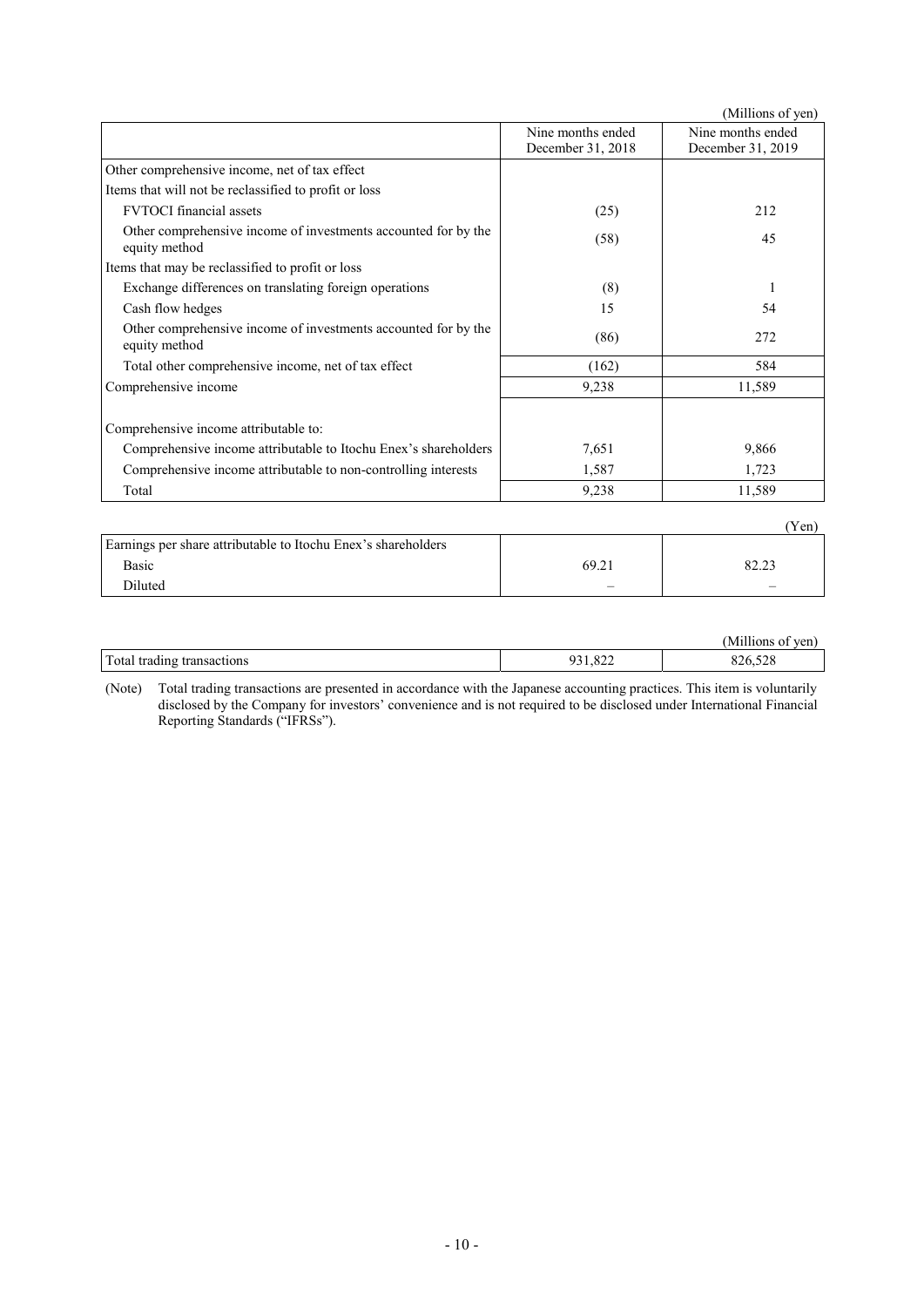# **(3) Condensed Quarterly Consolidated Statement of Changes in Equity**

Nine months ended December 31, 2018

|                                                                                     |                 |                    |                      |                                  |                   |                                  |                                  | (Millions of yen) |
|-------------------------------------------------------------------------------------|-----------------|--------------------|----------------------|----------------------------------|-------------------|----------------------------------|----------------------------------|-------------------|
|                                                                                     |                 |                    |                      | Shareholders' equity             |                   |                                  |                                  |                   |
|                                                                                     | Common<br>stock | Capital<br>surplus | Retained<br>earnings | Other<br>components<br>of equity | Treasury<br>stock | Total<br>shareholders'<br>equity | Non-<br>controlling<br>interests | Total equity      |
| Balance at April 1, 2018                                                            | 19,878          | 18,892             | 80,352               | (1,145)                          | (1,873)           | 116,104                          | 20,962                           | 137,066           |
| Net profit                                                                          |                 |                    | 7,812                |                                  |                   | 7,812                            | 1,588                            | 9,400             |
| Other comprehensive<br>income                                                       |                 |                    |                      | (162)                            |                   | (162)                            | (1)                              | (162)             |
| Comprehensive income                                                                |                 |                    | 7,812                | (162)                            |                   | 7,650                            | 1,587                            | 9,238             |
| Transactions with owners                                                            |                 |                    |                      |                                  |                   |                                  |                                  |                   |
| Cash dividends                                                                      |                 |                    | (4,971)              |                                  |                   | (4,971)                          | (459)                            | (5,430)           |
| Changes due to additional<br>acquisitions and sales of<br>interests in subsidiaries |                 | 22                 |                      |                                  |                   | 22                               | (249)                            | (227)             |
| Transfer from other<br>components of equity to<br>retained earnings                 |                 |                    | 2                    | (2)                              |                   |                                  |                                  |                   |
| Purchase and disposal of<br>treasury stock                                          |                 |                    |                      |                                  | (0)               | (0)                              |                                  | (0)               |
| Share-based payments                                                                |                 | 3                  |                      |                                  |                   | 3                                |                                  | 3                 |
| Balance at December 31,<br>2018                                                     | 19,878          | 18,917             | 83,195               | (1,308)                          | (1,873)           | 118,809                          | 21,841                           | 140,650           |

Nine months ended December 31, 2019

# (Millions of yen)

|                                                                                     | Shareholders' equity |                    |                      |                                  |                   |                                  |                                  |              |
|-------------------------------------------------------------------------------------|----------------------|--------------------|----------------------|----------------------------------|-------------------|----------------------------------|----------------------------------|--------------|
|                                                                                     | Common<br>stock      | Capital<br>surplus | Retained<br>earnings | Other<br>components<br>of equity | Treasury<br>stock | Total<br>shareholders'<br>equity | Non-<br>controlling<br>interests | Total equity |
| Balance at April 1, 2019                                                            | 19,878               | 18,922             | 86,769               | (1,406)                          | (1,873)           | 122,290                          | 22,276                           | 144,566      |
| Cumulative effect of<br>accounting change                                           |                      |                    | (1,146)              |                                  |                   | (1,146)                          | (389)                            | (1, 535)     |
| Restated balance                                                                    | 19,878               | 18,922             | 85,623               | (1,406)                          | (1,873)           | 121,144                          | 21,887                           | 143,031      |
| Net profit                                                                          |                      |                    | 9,282                |                                  |                   | 9,282                            | 1,723                            | 11,005       |
| Other comprehensive<br>income                                                       |                      |                    |                      | 584                              |                   | 584                              | $\mathbf{0}$                     | 584          |
| Comprehensive income                                                                |                      |                    | 9,282                | 584                              |                   | 9,866                            | 1,723                            | 11,589       |
| Transactions with owners                                                            |                      |                    |                      |                                  |                   |                                  |                                  |              |
| Cash dividends                                                                      |                      |                    | (4,859)              |                                  |                   | (4,859)                          | (419)                            | (5,278)      |
| Changes due to additional<br>acquisitions and sales of<br>interests in subsidiaries |                      |                    |                      |                                  |                   |                                  | 21                               | 21           |
| Transfer from other<br>components of equity to<br>retained earnings                 |                      |                    | (18)                 | 18                               |                   |                                  |                                  |              |
| Purchase and disposal of<br>treasury stock                                          |                      |                    |                      |                                  | (0)               | (0)                              |                                  | (0)          |
| Share-based payments                                                                |                      | (3)                |                      |                                  | 3                 |                                  |                                  |              |
| Balance at December 31,<br>2019                                                     | 19,878               | 18,919             | 90,028               | (804)                            | (1,870)           | 126,151                          | 23,212                           | 149,363      |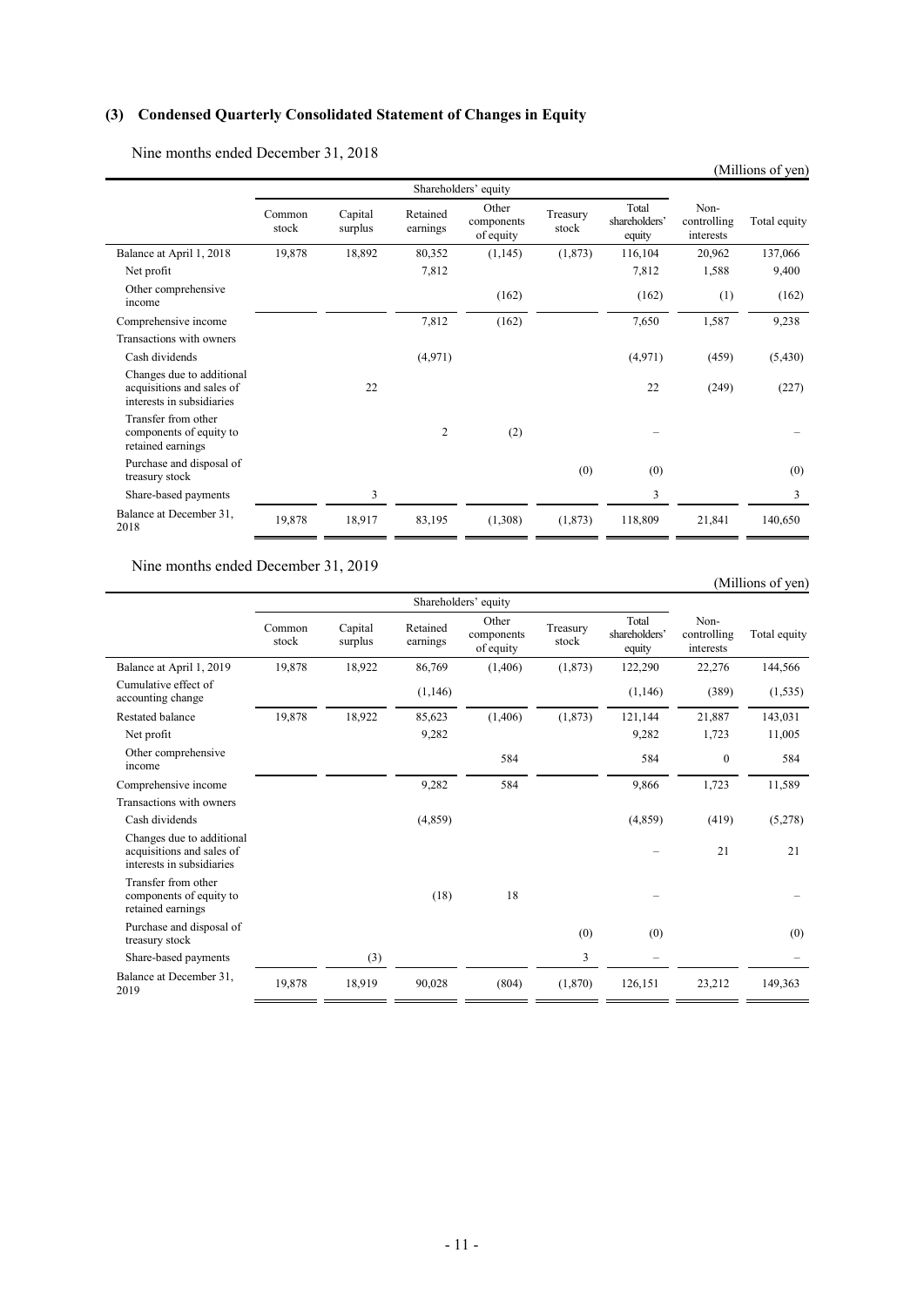# **(4) Condensed Quarterly Consolidated Statement of Cash Flows**

|                                                                                   |                                        | (Millions of yen)                      |
|-----------------------------------------------------------------------------------|----------------------------------------|----------------------------------------|
|                                                                                   | Nine months ended<br>December 31, 2018 | Nine months ended<br>December 31, 2019 |
| Cash flows from operating activities                                              |                                        |                                        |
| Profit before tax                                                                 | 13,566                                 | 15,852                                 |
| Depreciation and amortization                                                     | 7,522                                  | 14,631                                 |
| Loss (profit) from tangible assets, intangible assets and goodwill                | 331                                    | (1)                                    |
| Financial income and costs                                                        | 604                                    | 735                                    |
| Share of profit of investments accounted for by the equity method                 | (903)                                  | (1,368)                                |
| Decrease (increase) in trade receivables                                          | 4,790                                  | (1,897)                                |
| Decrease (increase) in inventories                                                | (2,188)                                | 6,425                                  |
| Decrease in trade payables                                                        | (477)                                  | (10, 465)                              |
| $Other-net$                                                                       | (7, 386)                               | (4,558)                                |
| Dividends received                                                                | 405                                    | 671                                    |
| Interest received                                                                 | 40                                     | 26                                     |
| Interest expense                                                                  | (596)                                  | (808)                                  |
| Income taxes paid                                                                 | (5,993)                                | (5,672)                                |
| Income taxes refund                                                               |                                        | 2,533                                  |
| Net cash flows provided by operating activities                                   | 9,715                                  | 16,104                                 |
| Cash flows from investing activities                                              |                                        |                                        |
| Purchase of investments accounted for by the equity method                        | (2,359)                                | (2,750)                                |
| Proceeds from sales of investments accounted for by the equity<br>method          |                                        | 138                                    |
| Purchase of investments                                                           | (104)                                  | (66)                                   |
| Proceeds from sales of investments                                                | 46                                     | 66                                     |
| Acquisition of subsidiaries, net of cash acquired                                 |                                        | (5,566)                                |
| Proceeds from acquisition of subsidiaries                                         | 22                                     |                                        |
| Proceeds from sales of subsidiaries, net of cash acquired                         |                                        | 2,905                                  |
| Payment for loans receivable                                                      | (736)                                  | (703)                                  |
| Collection of loans receivable                                                    | 478                                    | 857                                    |
| Payments for purchase of property, plant and equipment and<br>investment property | (7, 595)                               | (8,666)                                |
| Proceeds from sales of property, plant and equipment and<br>investment property   | 730                                    | 1,834                                  |
| Purchase of intangible assets                                                     | (664)                                  | (978)                                  |
| Proceeds from sales of intangible assets                                          | 54                                     | 16                                     |
| Decrease in deposits paid - net                                                   | 5,000                                  | 10,000                                 |
| Other $-$ net                                                                     | 1,638                                  | 1,903                                  |
| Net cash flows used in investing activities                                       | (3,490)                                | (1,010)                                |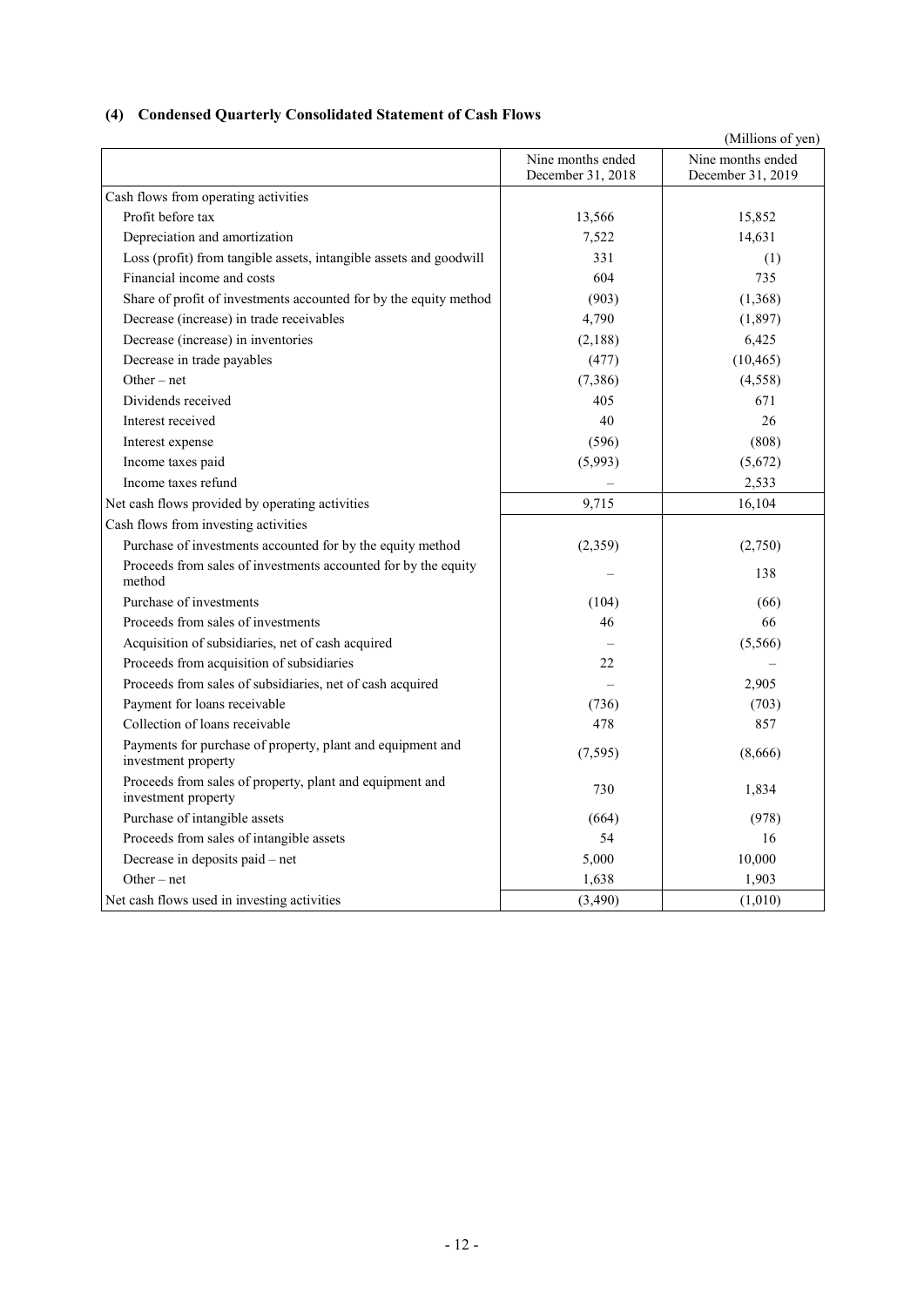|                                                                                                     | Nine months ended<br>December 31, 2018 | Nine months ended<br>December 31, 2019 |
|-----------------------------------------------------------------------------------------------------|----------------------------------------|----------------------------------------|
| Cash flows from financing activities                                                                |                                        |                                        |
| Repayments of bonds and borrowings                                                                  | (2,769)                                | (6,480)                                |
| Repayments of lease liabilities                                                                     |                                        | (8,078)                                |
| Net increase in short-term borrowings                                                               | 830                                    | 1,962                                  |
| Payments for additional acquisitions of interests in subsidiaries<br>from non-controlling interests | (228)                                  | (30)                                   |
| Cash dividends paid to Itochu Enex's shareholders                                                   | (4,971)                                | (4,859)                                |
| Capital contribution from non-controlling interests                                                 | 75                                     | 50                                     |
| Cash dividends paid to non-controlling interests                                                    | (459)                                  | (419)                                  |
| Purchase of treasury stock                                                                          | (0)                                    | (0)                                    |
| Net cash flows used in financing activities                                                         | (7,522)                                | (17, 854)                              |
| Net decrease in cash and cash equivalents                                                           | (1,297)                                | (2,760)                                |
| Cash and cash equivalents at the beginning of the period                                            | 22,573                                 | 18,725                                 |
| Effect of exchange rate changes on cash and cash equivalents                                        | 10                                     |                                        |
| Cash and cash equivalents at the end of the period                                                  | 21,286                                 | 15,966                                 |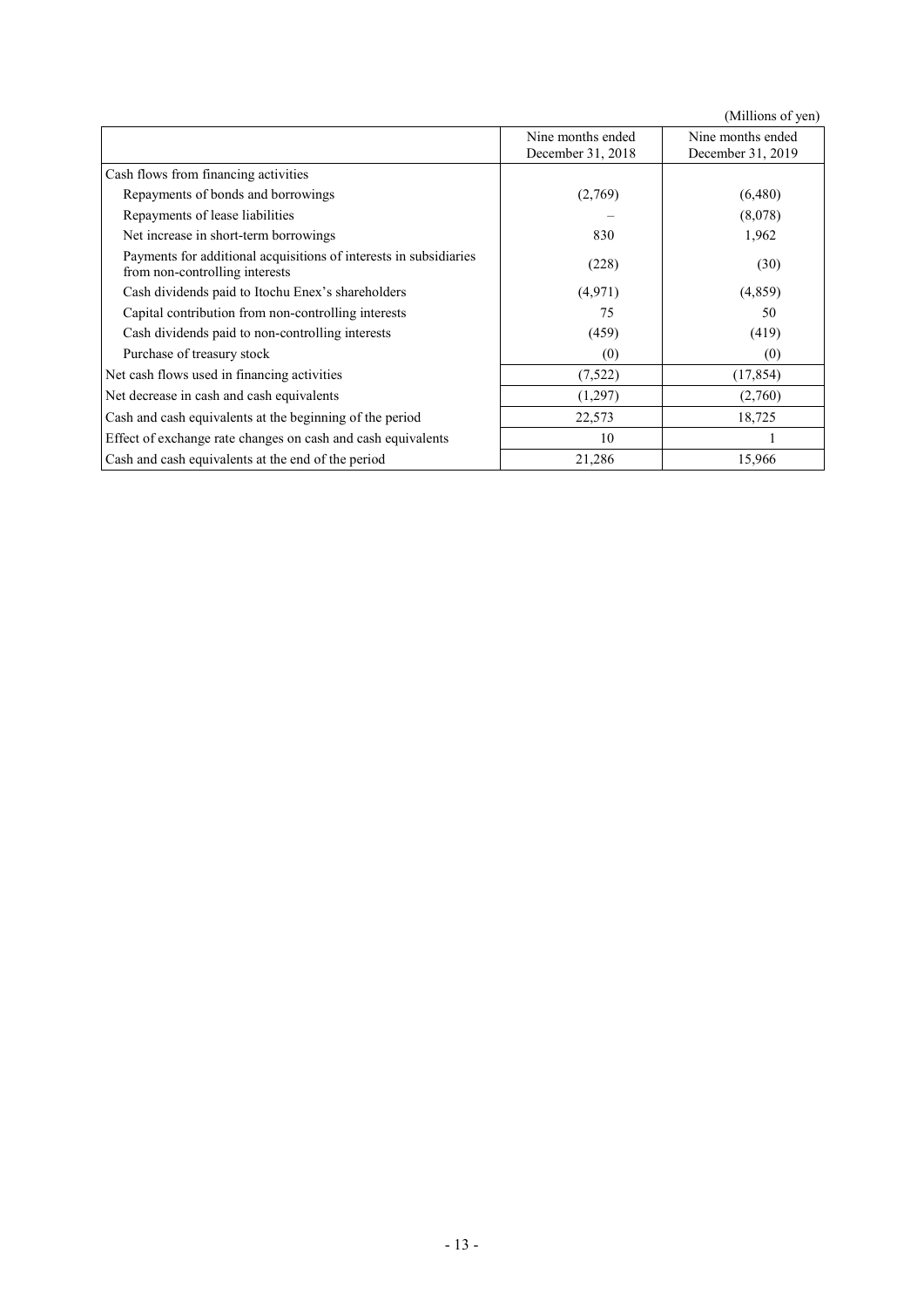### **(5) Notes on Uncertainties of Entity's Ability to Continue as Going Concern**

No items to report.

### **(6) Changes in Accounting Policies**

From the first quarter ended June 30, 2019, the following standard has been applied.

| <b>Standard</b> | Title  | Description of new/amended<br>standards or interpretations |
|-----------------|--------|------------------------------------------------------------|
| <b>IFRS 16</b>  | Leases | Amendments to accounting for<br>lease contracts            |

Following the application of IFRS 16, for leases as lessee in cases where the contract is a lease or contains a lease, right-of-use assets and lease liabilities are recorded in the condensed quarterly consolidated statement of financial position on the commencement date of the lease.

Lease liabilities are measured using the present value of unpaid lease payments. Lease payments are allocated to financial costs and repayments of lease liabilities based on the effective interest method with financial costs recognized in the condensed quarterly consolidated statement of comprehensive income.

Right-of-use assets are measured at cost, with the acquisition cost on the commencement date of the lease being determined, and the asset being depreciated thereafter using the straight-line method over the period from the commencement date to the end of the asset's useful life or of the lease term, whichever is the shorter.

Furthermore, the Group has not recognized right-of-use assets and lease liabilities for leases of intangible assets, short-term leases with a lease term of less than 12 months, and leases for low-value assets. Lease payments related to the above are recognized as expense on either a straight-line basis or some other systematic basis to the total lease payments over the lease term.

In accordance with the transition under IFRS 16 upon its application, the Group has recognized the cumulative effect of initially applying IFRS 16 as an adjustment to the opening balance of retained earnings for the first quarter ended June 30, 2019. The weighted average of the lessee's incremental borrowing rate applied to lease liabilities recognized in the condensed quarterly consolidated statement of financial position as of the date of initial application of the standard is 0.5%.

A schedule reconciling the operating lease contracts disclosed as of the end of the previous fiscal year under IAS 17 "Leases" (hereinafter, "IAS 17") and the lease liabilities recognized in the condensed quarterly consolidated statement of financial position as of the date of initial application of the standard is provided below.

|                                                                                  | Amount            |
|----------------------------------------------------------------------------------|-------------------|
|                                                                                  | (Millions of yen) |
| Noncancelable operating lease contracts disclosed (March 31, 2019)               | 6,168             |
| Operating leases discounted using the incremental borrowing rate (April 1, 2019) | 6,096             |
| Finance lease obligations disclosed (March 31, 2019)                             | 11,141            |
| Cancelable operating lease contracts, etc.                                       | 48,835            |
| Lease liabilities as of April 1, 2019                                            | 66,072            |

In applying IFRS 16, the Group has elected to apply the practical expedient provided in paragraph C3 of IFRS 16 to grandfather the assessment of whether a contract contains a lease under IAS 17 and IFRIC 4 "Determining whether an Arrangement contains a Lease."

With regard to leases previously classified as operating leases under IAS 17, these were recognized as right-ofuse assets and lease liabilities on the date of initial application of IFRS 16, with lease liabilities measured using the present value of unpaid lease payments at commencement, discounted by the lessee's incremental borrowing rate as of the initial application of the standard. In addition, with regard to leases that were previously classified as finance leases under IAS 17, the book values of right-of-use assets and lease liabilities at the date of initial application of the standard are measured at the book value of lease assets and lease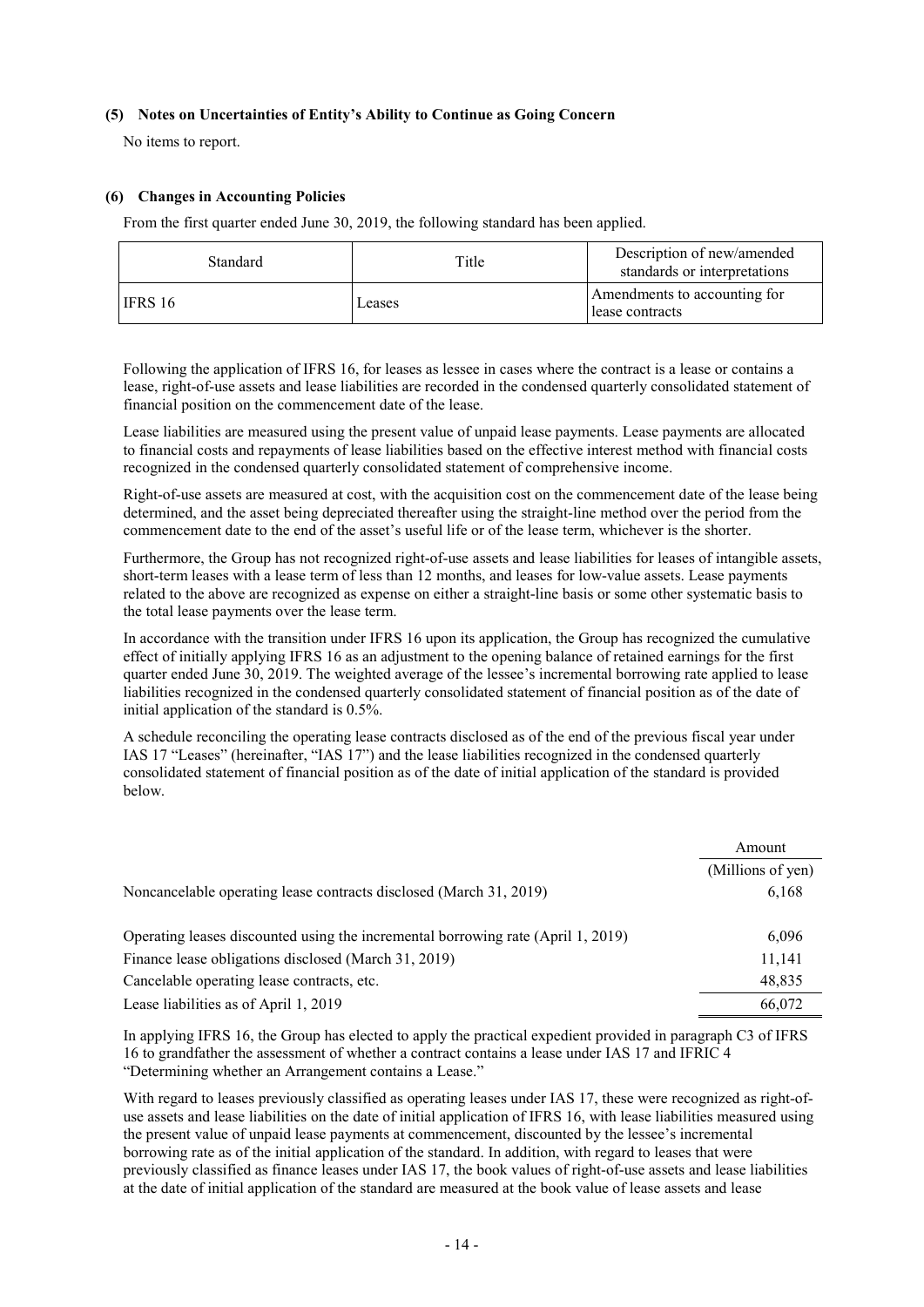obligations respectively on the day directly before the date of initial application, based on IAS 17.

As a result, total assets increased by ¥53,395 million, lease liabilities increased by ¥54,931 million, while retained earnings decreased by ¥1,146 million as of the beginning of the first quarter ended June 30, 2019.

In relation to the application of IFRS 16, the Group has elected to use the following practical expedients.

- Initial direct costs are excluded from the measurement of right-of-use assets performed at the date of the initial application of the standard.
- When computing the lease term in cases where the contract contains an option to extend or cancel the lease, etc., a post-facto decision shall be taken.

#### **(7) Segment Information**

For the nine months ended December 31, 2018

|                                                             |                       |                      |                                           |                                  |         |            | (Millions of yen) |
|-------------------------------------------------------------|-----------------------|----------------------|-------------------------------------------|----------------------------------|---------|------------|-------------------|
|                                                             | Reportable segment    |                      |                                           |                                  |         |            |                   |
|                                                             | Home-Life<br>Division | Car-Life<br>Division | Industrial<br><b>Business</b><br>Division | Power $&$<br>Utility<br>Division | Total   | Adjustment | Consolidated      |
| Revenue                                                     |                       |                      |                                           |                                  |         |            |                   |
| Revenue from external<br>customers                          | 66,521                | 465,952              | 150,360                                   | 67,785                           | 750,618 |            | 750,618           |
| Intersegment revenue                                        | 145                   | 5,261                | 5,876                                     | 4,764                            | 16,046  | (16,046)   |                   |
| Total revenue                                               | 66,666                | 471,213              | 156,236                                   | 72,549                           | 766,664 | (16,046)   | 750,618           |
| Gross profit                                                | 16,010                | 36,478               | 4,095                                     | 5,584                            | 62,167  |            | 62,167            |
| Profit from operating<br>activities                         | 2,050                 | 6,385                | 1,973                                     | 2,102                            | 12,510  | 757        | 13,267            |
| Profit before tax                                           | 2,575                 | 6,253                | 1,987                                     | 2,108                            | 12,923  | 643        | 13,566            |
| Net profit attributable<br>to Itochu Enex's<br>shareholders | 1,268                 | 3,680                | 1,376                                     | 1,000                            | 7,324   | 488        | 7,812             |
| Other items                                                 |                       |                      |                                           |                                  |         |            |                   |
| Total assets                                                | 64,365                | 162,524              | 38,272                                    | 81,700                           | 346,861 | 28,948     | 375,809           |
| Total trading<br>transactions                               | 74,413                | 611,316              | 175,654                                   | 70,439                           | 931,822 |            | 931,822           |

(Note) Intersegment transactions have been decided by reference to the market price.

The adjustment of ¥488 million to net profit attributable to Itochu Enex's shareholders represents corporate profit (loss) not allocated to reportable segments.

The adjustment of ¥28,948 million to total assets represents corporate assets not allocated to reportable segments. Total trading transactions are unaudited items voluntarily disclosed by the Company and represent the amount of sales in accordance with Japanese accounting practices.